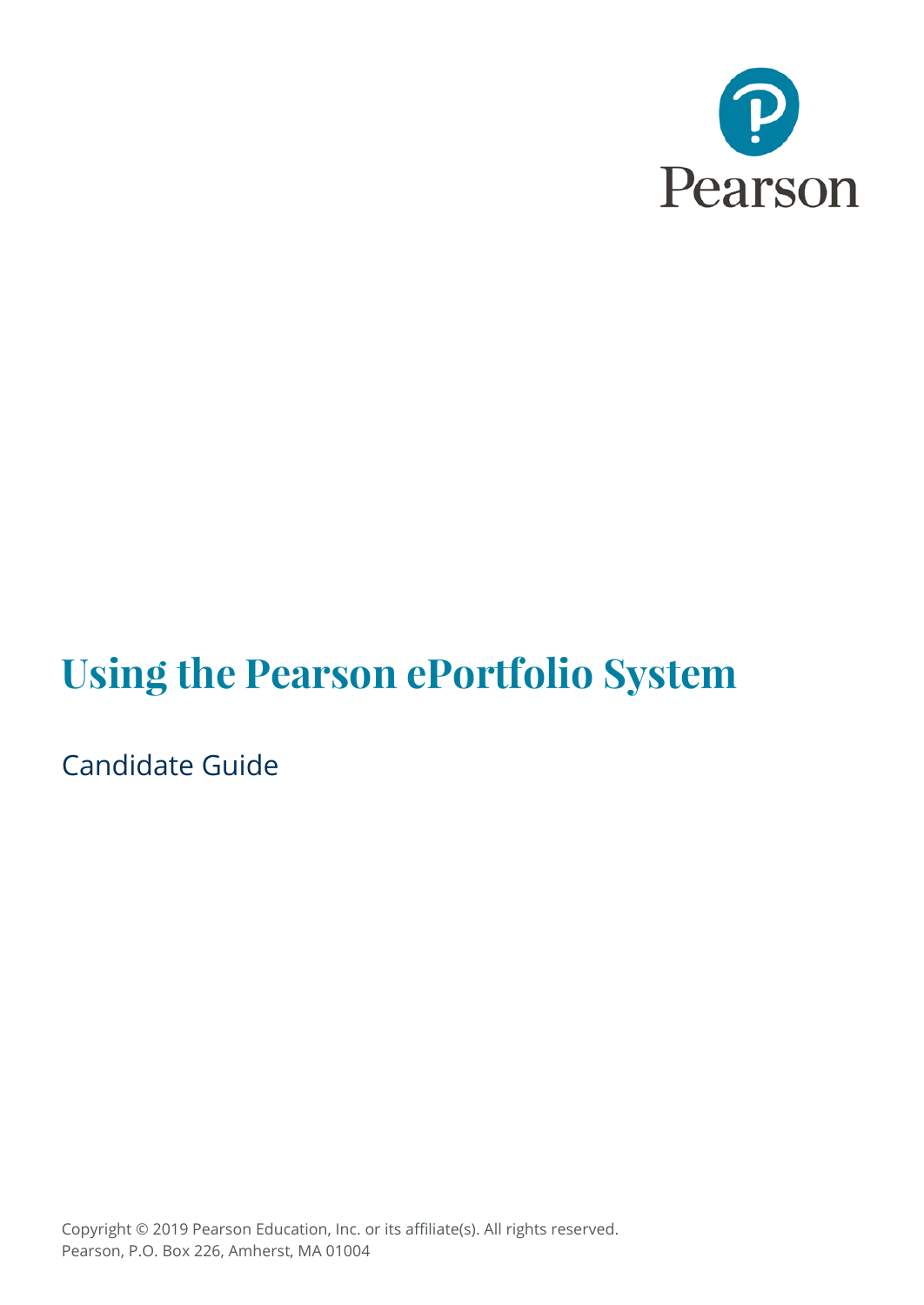#### Prepare Your Assessment

After registering for your PAL task, you will be able to start uploading your work products. Your Task Summary Page contains the tools you need to start uploading your files and provides a dashboard view of your progress.

|                                                                                                                                                                                              | M<br>A                                                                                                                                                                                                                                                                                                                                                                                                                                                                               |  | SSACHUS                                                                                                                                                                                                                                                                      |  |  |  |  | F. |  |                                                                                        |  |
|----------------------------------------------------------------------------------------------------------------------------------------------------------------------------------------------|--------------------------------------------------------------------------------------------------------------------------------------------------------------------------------------------------------------------------------------------------------------------------------------------------------------------------------------------------------------------------------------------------------------------------------------------------------------------------------------|--|------------------------------------------------------------------------------------------------------------------------------------------------------------------------------------------------------------------------------------------------------------------------------|--|--|--|--|----|--|----------------------------------------------------------------------------------------|--|
|                                                                                                                                                                                              |                                                                                                                                                                                                                                                                                                                                                                                                                                                                                      |  | PERFORMANCE ASSESSMENT for LEADERS                                                                                                                                                                                                                                           |  |  |  |  |    |  |                                                                                        |  |
|                                                                                                                                                                                              |                                                                                                                                                                                                                                                                                                                                                                                                                                                                                      |  |                                                                                                                                                                                                                                                                              |  |  |  |  |    |  |                                                                                        |  |
| Task 1: Leadership through a Vision for High Student Achievement $\star$                                                                                                                     |                                                                                                                                                                                                                                                                                                                                                                                                                                                                                      |  |                                                                                                                                                                                                                                                                              |  |  |  |  |    |  |                                                                                        |  |
| 1. Read the handbook.<br>PAL Handbook<br>2. Upload your work.<br>Complete all parts by uploading your work<br>products.<br>3. Submit your task.<br>When you have indicated that each part is | <b>Task Summary</b><br>0 of 6 Parts Ready to Submit<br>Task 1 assesses the capacity of school leadership candidates to develop a vision of high quality student achievement and a plan for<br>improving student learning in a priority academic area. You will provide three artifacts, documents that support your artifacts, and<br>commentary in narrative form in response to a series of prompts about the development of your leadership skills while completing this<br>task. |  |                                                                                                                                                                                                                                                                              |  |  |  |  |    |  |                                                                                        |  |
| "ready to submit," submit your task for<br>scoring.<br>When should I submit?                                                                                                                 | <b>Start</b><br><b>Start</b><br><b>Start</b><br><b>Start</b><br><b>Start</b><br><b>Start</b>                                                                                                                                                                                                                                                                                                                                                                                         |  | Part A: Confidentiality and Anonymity<br>Part B: Artifact #1 - Priority Area and Its Context<br>Part C: Artifact #2 - The Plan for Action Strategies<br>Part D: Artifact #3 - Findings, Feedback, and<br>Recommendations<br>Part E: Category Documents<br>Part F: Commentary |  |  |  |  |    |  | Not Started<br>Not Started<br>Not Started<br>Not Started<br>Not Started<br>Not Started |  |

Copyright @ 2019 Pearson Education, Inc. or its affiliate(s). All rights reserved. Evaluation Systems, Pearson, P.O. Box 226, Amherst, MA 01004

Terms of Use | Privacy Policy | Trademarks | Contact Us

P Pearson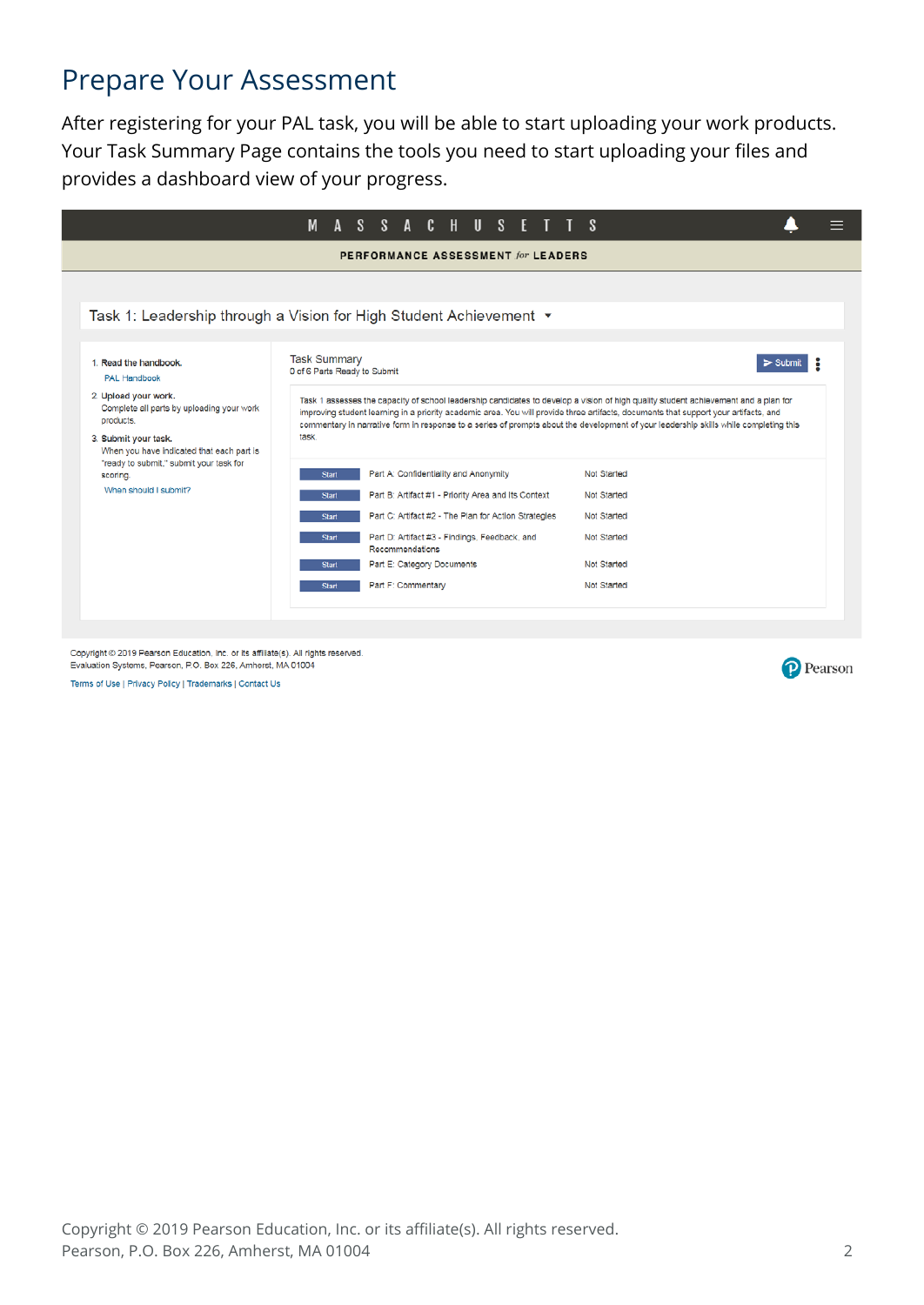### Your Task Summary Page

#### Your Task Summary page provides the following information:

An area to review system S messages and to navigate to basic  $=$ account features such as Help, to for LEADERS access system tutorials, and Contact Us, for Customer Support. A S S A C H U S E T  $T$  $\overline{\mathbf{S}}$ Task(s) for which you are PERFORMANCE ASSESSMENT for LEADERS registered. Task 1: Leadership through a Vision for High Student Achievement . Task 1: Leadership through a Vision for High Student Achievement ▼ Instructions for completing your Task Summary<br>0 of 6 Parts Ready to Submit 1. Read the handbook task, including links to the PAL PAL Handbook 2. Upload your work.<br>Complete all parts by uploading your<br>products. Task 1 assesses the capacity of school leadership candidates to develop a vision of high<br>Improving student learning in a priority academic area. You will provide three artifacts, ds<br>commentary in narrative form in response Candidate Assessment Handbook .<br>3. **Submit your task.**<br>When you have indicated that each part is and other resources if available. "ready to submit," submit your task fo Start Part A: Confidentiality and Anonymity Not Started scoring When should I submit? Not Started Part B: Artifact #1 - Priority Area and Its Context Start Part C: Artifact #2 - The Plan for Action Strategies Not Started

Progress indicator for each task, indicating how much work you have currently completed toward your task

#### Task Summary<br>
(0 of 6 Parts Ready to Submit)

Task 1 assesses the capacity of school leadership candidates to develop a vision of improving student learning in a priority academic area. You will provide three artifact commentary in narrative form in response to a series of prompts about the developr task

Buttons to navigate to the working page for each part, where you upload your work. The button labels change as follows: **Start** before you have uploaded any work

**Update** when you have uploaded at least one file, but it has not been reviewed or marked ready to submit

**View** when you have uploaded files and marked them ready to submit

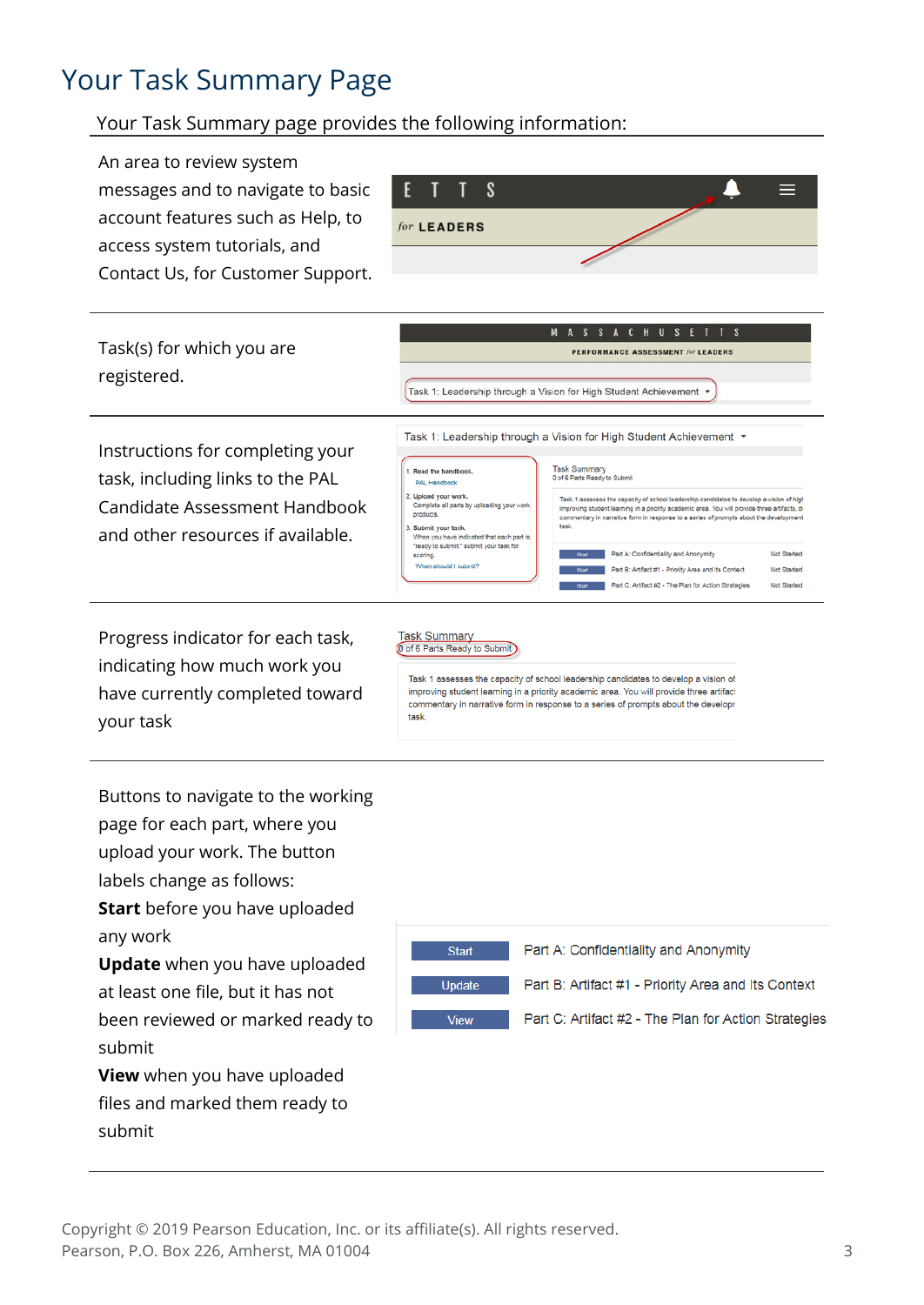### Part Requirements

Each **task** in PAL is composed of one or more **parts**.

Click the Start button next to any part from your Task Summary page to begin work on that part.



To complete the assessment, you must upload one or more files in response to each part's requirements. The requirements for each part are described in the PAL Candidate Assessment Handbook.

### **Templates**

Templates are provided for certain parts in PAL. To access and use a template:

- 1. Click the link for Step 1 in the instructions panel to open the template for this part.
- 2. Save a copy of the template file to a folder on your local drive where you can work on the file until you're ready to upload it.
- 3. Follow the directions in the document to prepare your work.

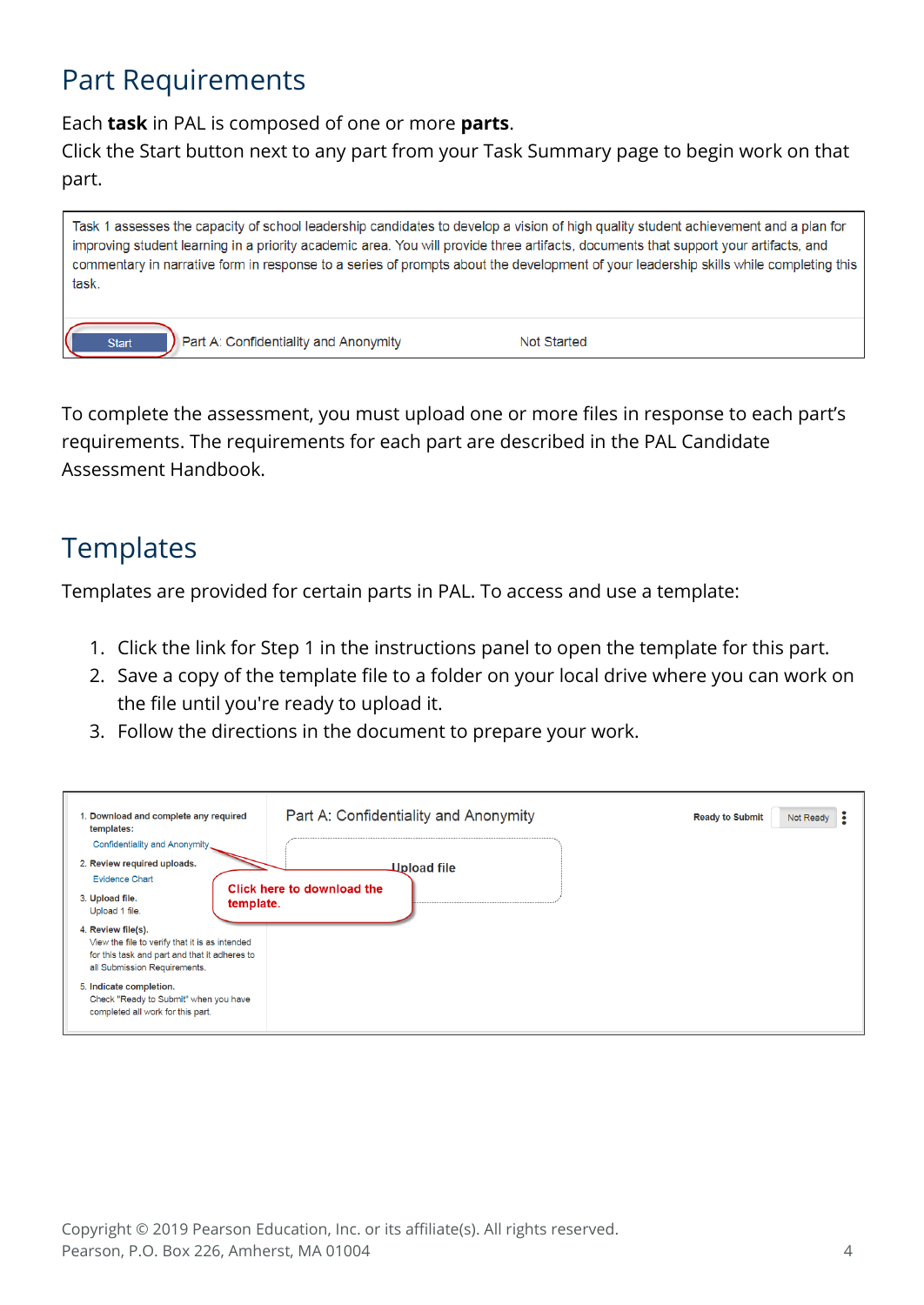# Uploading and Reviewing Files

1. Click the Upload File button, and locate the file on your local drive.

| 1. Download and complete any required<br>templates:<br>Confidentiality and Anonymity<br>2. Review required uploads.<br><b>Evidence Chart</b>          | Part A: Confidentiality and Anonymity<br>1.00000000<br>Upload file | <b>Ready to Submit</b><br>Not Ready<br>$\bullet$ |
|-------------------------------------------------------------------------------------------------------------------------------------------------------|--------------------------------------------------------------------|--------------------------------------------------|
| 3. Upload file.<br>Upload 1 file.                                                                                                                     |                                                                    |                                                  |
| 4. Review file(s).<br>View the file to verify that it is as intended<br>for this task and part and that it adheres to<br>all Submission Requirements. |                                                                    |                                                  |
| 5. Indicate completion.<br>Check "Ready to Submit" when you have<br>completed all work for this part.                                                 |                                                                    |                                                  |

The time required to complete the upload process will vary depending on file size and network speed.

2. Some parts require that you assign labels to your uploaded files. You will be prompted to select labels during the upload process.



Note that you will be able to change the label after the file is uploaded.

|   | Task1PartE CatDoc1.docx                                                 |  |
|---|-------------------------------------------------------------------------|--|
| Ξ | (1)School Context and Dei<br>Q View Evidence<br>08/01/2019 01:48 PM EDT |  |
|   | □ Change Label                                                          |  |
|   | <b>Status Help</b>                                                      |  |
|   | Remove                                                                  |  |
|   |                                                                         |  |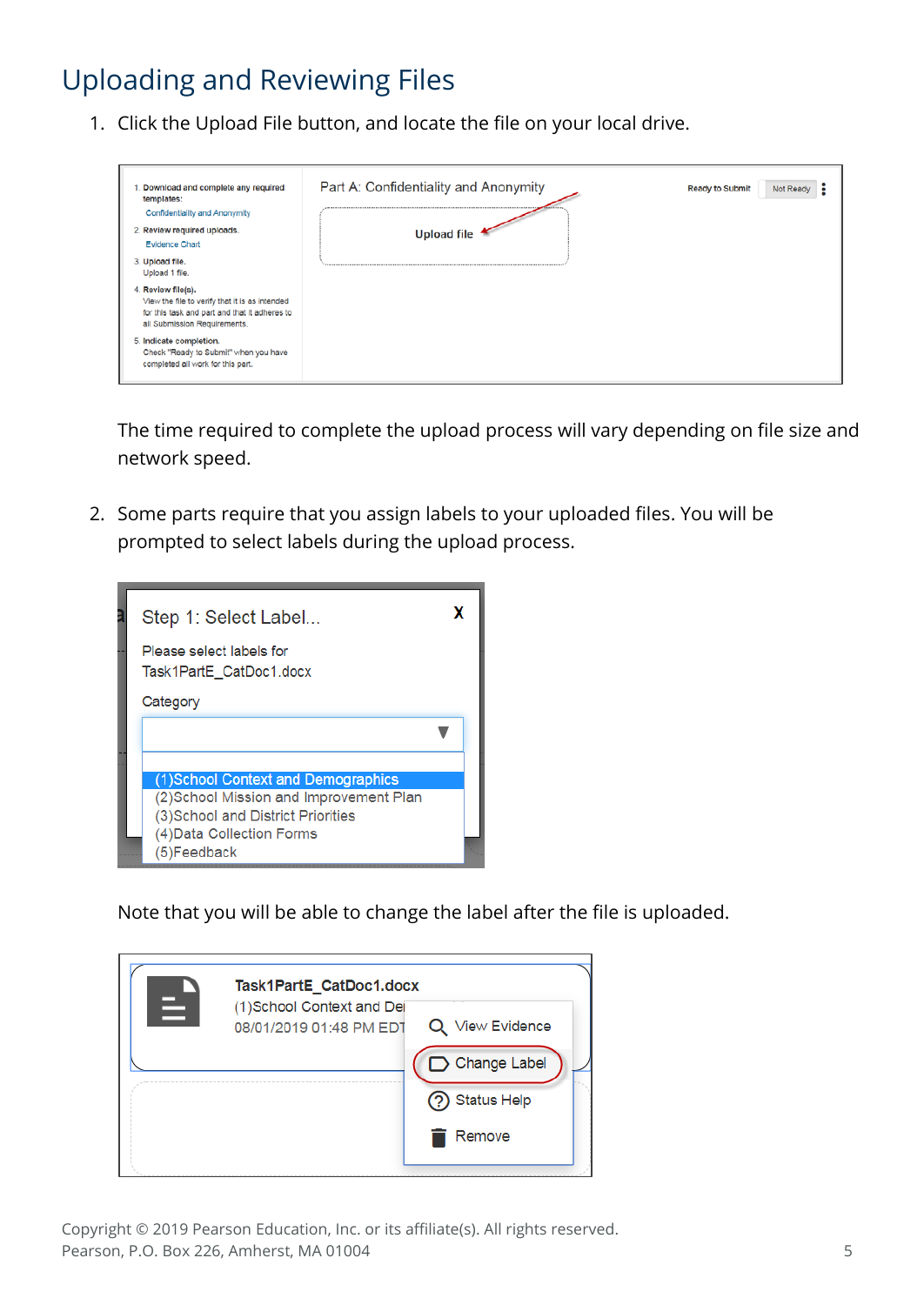3. Review each file. Open and review every page of each document and play the entire length of each audio and video file to insure they comply with submission requirements.



**Note:** When reviewing your video files, play the entire video to ensure that the video plays as intended with a single audio track that can be clearly heard by a scorer. Review [Recommended Video Formats](http://www.ma-pal.nesinc.com/Content/Docs/RecommendedVideoFormatsandSettings.pdf) and Settings for information about what to do if your video has multiple audio tracks.

4. When you consider your work for a part finished, check Ready to Submit.



Note that if you later decide you want to make additional updates to the part, you can uncheck Ready to Submit any time prior to submitting your work for scoring.

Continue your work on the task by following the steps described above.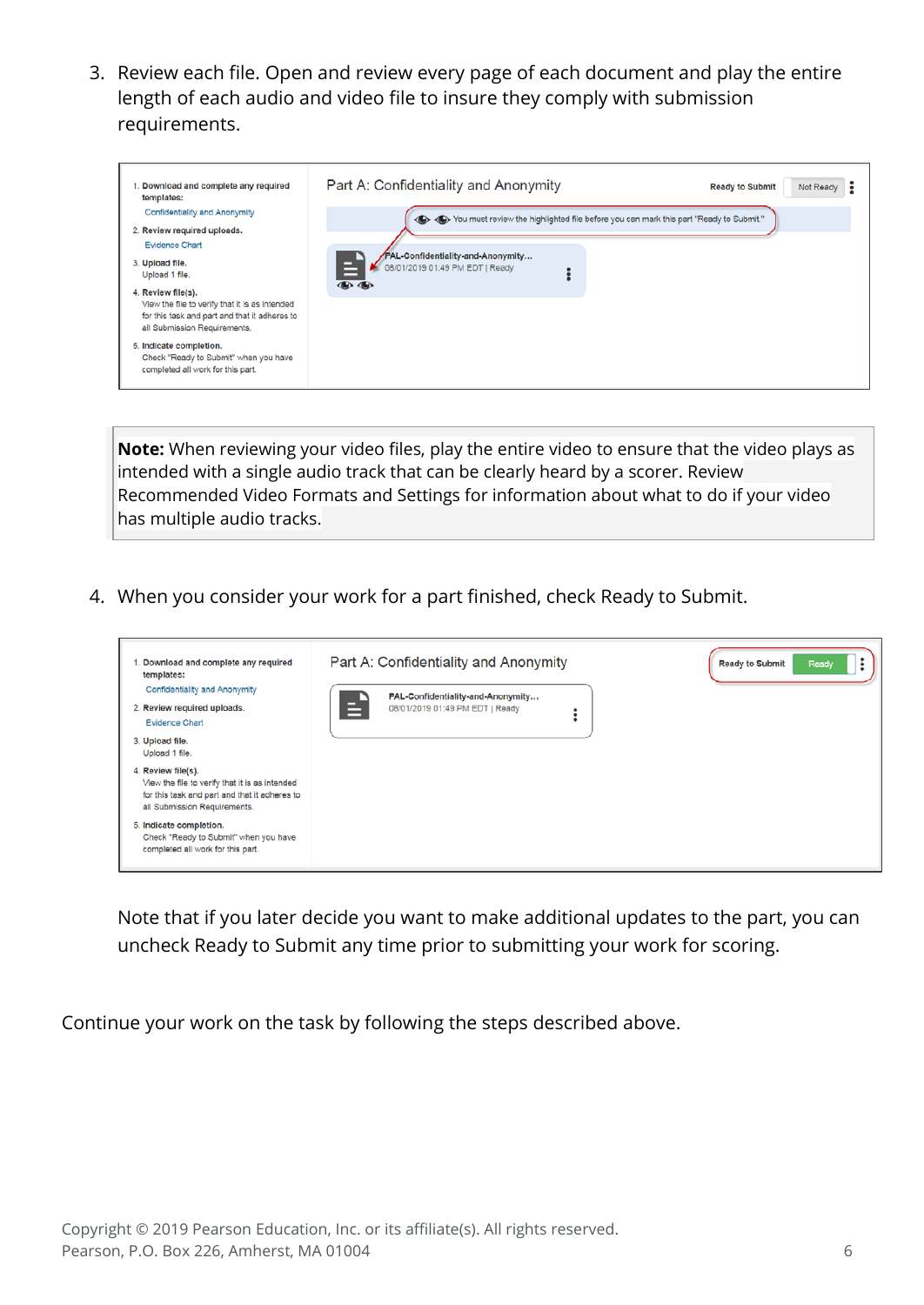If you make revisions to your work, you can upload a new version of any file by clicking Replace. The system will replace the original uploaded file with the new version. If you wish, you may remove an uploaded file from your portfolio by clicking Remove.



**Remember** that your Task Summary page will reflect your progress as you build your submission. The status bars will indicate your current progress in each task.

# Ensure Your Work Is Scorable

A fully scorable task is one that can be reviewed by a scorer and have scores assigned to all rubrics. Before you submit your portfolio, review the PAL Submission Requirements and confirm that all of your submitted materials meet these requirements for a scorable task.

**Documents.** Ensure that you review every page of each document. Confirm that the document in the system is complete and conforms to the directions in the PAL Candidate Assessment Handbook and the guidelines in the PAL Submission Requirements.

**Videos.** When reviewing your video files, play each file through completely. If the audio is not completely clear throughout, video captioning may be used as a method to provide a transcript of any audio track that may be difficult to hear or understand. This applies to all content areas.

As with written transcripts, the use of video captioning is permitted only to clarify for a scorer what is being said in the video recording and cannot be used to enhance the video recording with additional content. Review Recommended Video Formats and Settings for more information.

Your videos should use a single audio track. If you used multiple microphones and multiple audio tracks were created when recording the video, review Recommended Video Formats and Settings for information about what to do if your video has multiple audio tracks.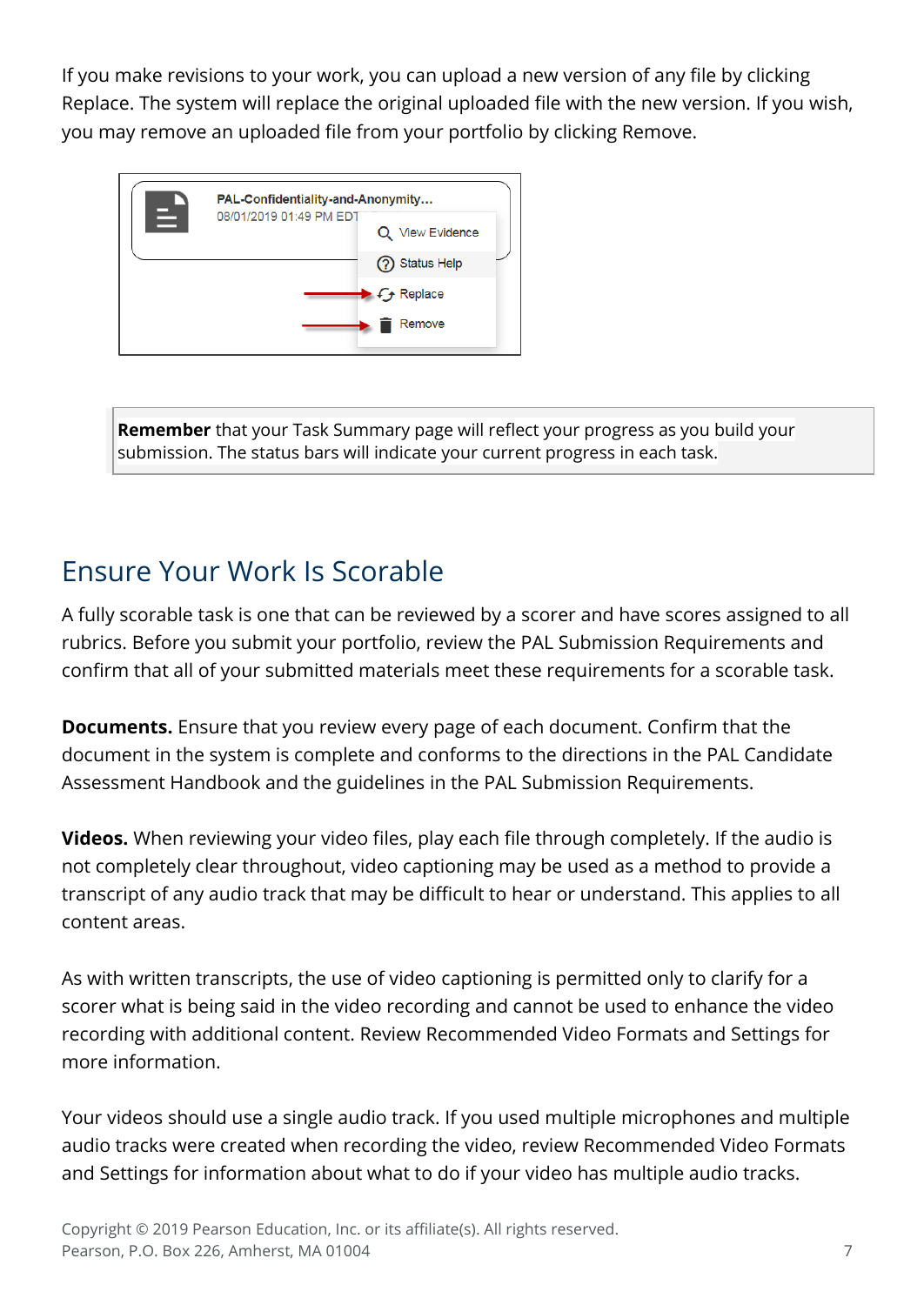#### Submit Your Task

**Note:** Be sure to allow yourself adequate time before your planned submission date to upload and review your files in the Pearson system and to complete the submission process for scoring.

#### **Readiness Checklist**

Before submitting, make sure your work is complete and ready for scoring. Have you:

- $\checkmark$  Signed in to the Pearson ePortfolio system?
- $\checkmark$  Stored a copy of your work in a secure local location?
- $\checkmark$  Uploaded all of the required files into the system?
- $\checkmark$  Reviewed each of your files within the system?
- $\checkmark$  Reviewed the Submission Requirements and confirmed that all files meet these requirements for scorable work that can be reviewed by a scorer and have scores assigned to all rubrics?
- $\checkmark$  Marked all parts as Ready to Submit?

Your Task Summary page should look like the following example. Note that the Task Summary progress indicator reflects that each Part for the entire task has been marked Ready to Submit. If your task has any parts that are not marked Ready to Submit, then the Submit button will be disabled.



If you are ready to proceed, click Submit.

**Note:** When you submit your portfolio, you will be required to consent to a set of Submission Agreements. These agreements are available for your review before you submit your portfolio on [www.ma-pal.nesinc.com.](http://www.ma-pal.nesinc.com/)